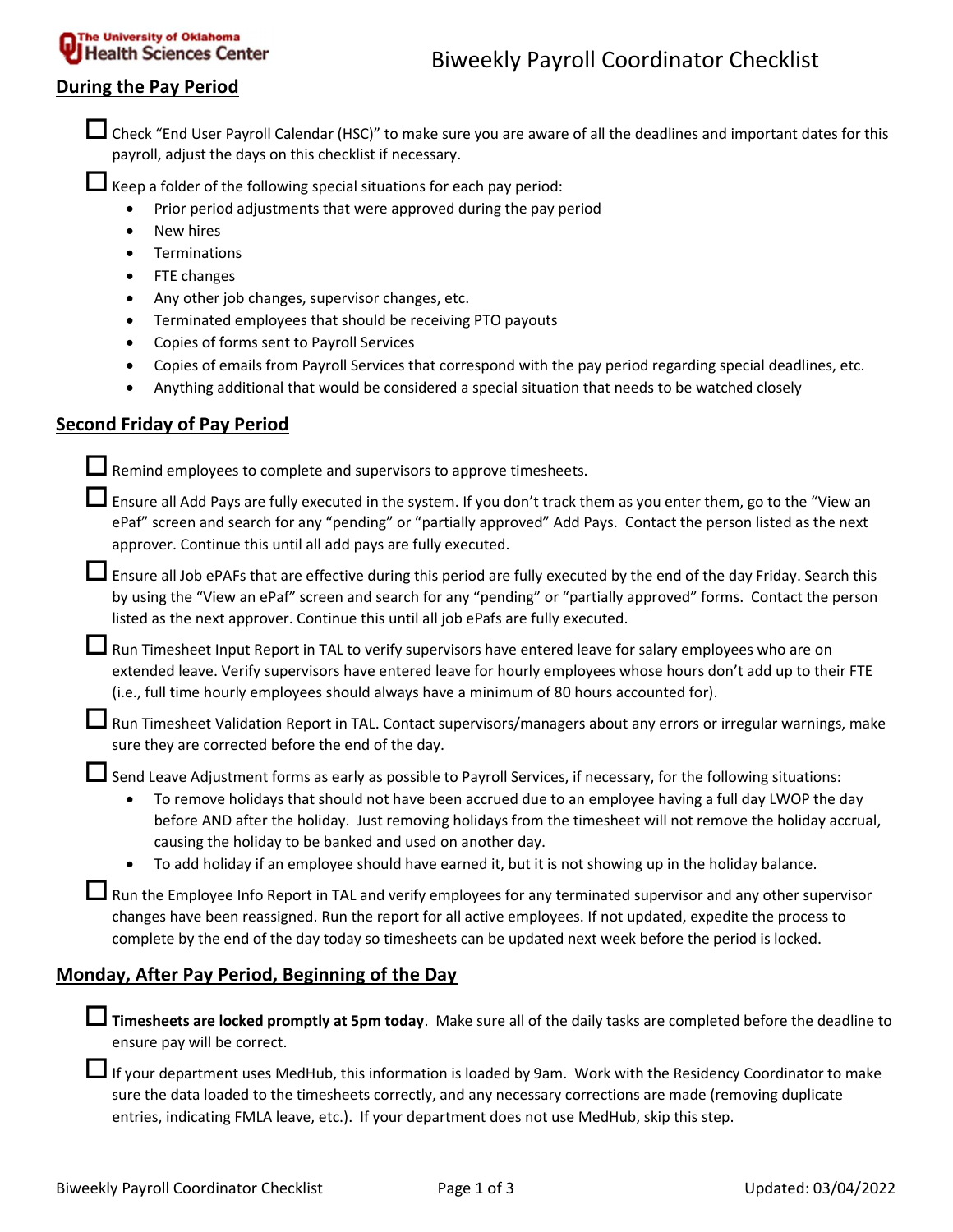| <b>Health Sciences Center</b><br><b>Biweekly Payroll Coordinator Checklist</b><br>$\blacksquare$ Run Adjustment Status Report in TAL with "not approved" and "pending" selected. Delete any adjustments started in<br>error. If this report is blank, no action is necessary. (See pg. 31-33 of TAL Supervisor Manual)<br>Make sure new employees' and terminated employees' timesheets are correct.<br>Rerun any reports from Friday that need a final verification.<br>Check on any special situations to make sure the timesheets are filled out correctly. |
|----------------------------------------------------------------------------------------------------------------------------------------------------------------------------------------------------------------------------------------------------------------------------------------------------------------------------------------------------------------------------------------------------------------------------------------------------------------------------------------------------------------------------------------------------------------|
|                                                                                                                                                                                                                                                                                                                                                                                                                                                                                                                                                                |
|                                                                                                                                                                                                                                                                                                                                                                                                                                                                                                                                                                |
|                                                                                                                                                                                                                                                                                                                                                                                                                                                                                                                                                                |
|                                                                                                                                                                                                                                                                                                                                                                                                                                                                                                                                                                |
|                                                                                                                                                                                                                                                                                                                                                                                                                                                                                                                                                                |
| Monday, After Pay Period, After Noon, Repeat Until Complete                                                                                                                                                                                                                                                                                                                                                                                                                                                                                                    |
| Run Adjustment Status Report in TAL with "not approved" and "pending" selected. Delete any adjustments started in<br>error. If this report is blank, no action is necessary. (See pg. 31-33 of TAL Supervisor Manual)                                                                                                                                                                                                                                                                                                                                          |
| Run Timesheet Validation Report in TAL. Contact supervisors/managers about any errors or irregular warnings, make<br>sure they are corrected before timesheets are locked at 5pm.                                                                                                                                                                                                                                                                                                                                                                              |
| Run Timesheet Status-Not Approved report in TAL. Contact all supervisors that still has timesheets that need to be<br>approved.                                                                                                                                                                                                                                                                                                                                                                                                                                |
| Run Timesheet Status-Not Completed report in TAL. Contact all employees that still needs to complete their<br>timesheet.                                                                                                                                                                                                                                                                                                                                                                                                                                       |
| Run Calculated Timesheet by Dept Report in TAL and verify hourly employees have full work periods complete (80<br>hours for full time employees or part time equal to FTE). Look for entry errors such as ESL, LWOP, Admin Leave, etc.                                                                                                                                                                                                                                                                                                                         |
| After timesheets are locked at 5pm, no changes can be made to timesheets for this pay period. Any adjustments<br>approved after the timesheets are locked will have to be paid on a future payroll. Contact Payroll Services if any<br>pending add pays or job ePafs will be approved after the deadline of 5pm today.                                                                                                                                                                                                                                         |
| Tuesday, After Pay Period, Afternoon                                                                                                                                                                                                                                                                                                                                                                                                                                                                                                                           |
| Run Calculated Timesheet by Dept Report in TAL and Run ETR Summary (PeopleSoft navigation: Main Menu > OUHSC                                                                                                                                                                                                                                                                                                                                                                                                                                                   |

Menu Items > OUHSC Payroll > OU Departmental Payroll > OU Departmental Reports > ETR Summary) to compare the worked times between both reports. Address any discrepancies. The TAL report shows what was entered on the timesheet, the ETR Summary shows what was transferred to PeopleSoft to be paid. Contact Payroll Services with any discrepancies.

ETR Summary Verifications:

- No FMLA LWOP or other full LWOP employees with work hours.
- Paid Leave Payouts are within the allowed policy amounts and are included for all that are due.
- Prior Period Adjustments that were approved during the pay period should be verified.
- Terminated employees should not be on the report except for PTO payouts.
- Submit a Turn Off OK to Pay form to turn off any payments that shouldn't be paid.

Run Employee Addl Pay Report (PeopleSoft navigation: Main Menu > OUHSC Payroll > OU Departmental Payroll > OU Departmental Reports > Employee Addl Pay Report). Verify the following:

- Add pays for this pay period sent through ePaf are fully executed and there is not a reoccurring payment that needs to be removed.
- Any not executed will load in payroll after executed. Note: run this report even if you don't think you have add pays to verify you aren't missing a payment loaded in error.

#### Wednesday, After Pay Period, Afternoon